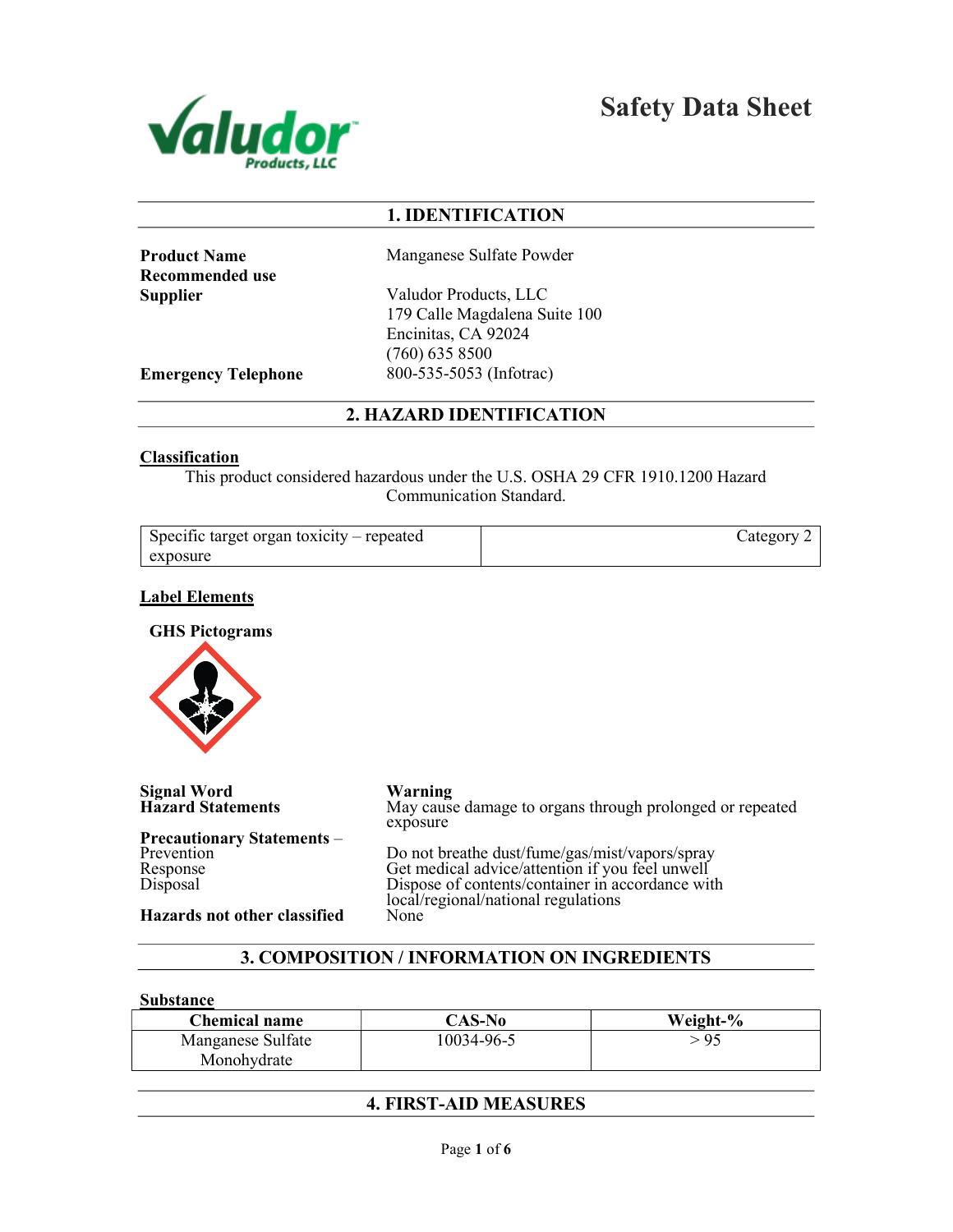## First Aid Measures

| <b>Eye Contact</b>  | Immediately rinse with plenty of water. Remove contact<br>lenses, if present and easy to do so. Keep eye wide open<br>while rinsing. Continue rinsing for 15 minutes. Call a doctor/ |
|---------------------|--------------------------------------------------------------------------------------------------------------------------------------------------------------------------------------|
|                     | physician if irritation persists                                                                                                                                                     |
| <b>Skin Contact</b> | Wash off immediately with plenty of water. Remove all                                                                                                                                |
|                     | contaminated clothes and shoes. If skin irritation persists,                                                                                                                         |
|                     | call a doctor/physician                                                                                                                                                              |
| <b>Inhalation</b>   | Remove to fresh air. If not breathing, give artificial<br>respiration. Get medical attention.                                                                                        |
| Ingestion           | Do not induce vomiting without medical advice. Rinse                                                                                                                                 |
|                     | mouth with water. Never give anything by mouth to an<br>unconscious person. If symptoms persist, call a physician                                                                    |

## Most important symptoms/effects, acute and delayed

| <b>Symptoms</b> | No information available |
|-----------------|--------------------------|
|-----------------|--------------------------|

## 5. FIRE-FIGHTING MEASURES

| <b>Suitable extinguishing Media</b> | Use any means suitable for extinguishing surrounding fire. |  |
|-------------------------------------|------------------------------------------------------------|--|
|                                     |                                                            |  |

Unsuitable Extinguishing Media No information available

## Specific Hazards Arising from the chemical

| Hazardous combustion products | Thermal decomposition can lead to the release of irritation or |
|-------------------------------|----------------------------------------------------------------|
|                               | toxic gases and vapors; including and not limited to: Sulfur   |
|                               | oxides                                                         |

#### Protective equipment and precautions for fire-fighters

As in any fire, wear self-contained breathing apparatus pressure-demand, MSHA/NIOSH (approved or equivalent) and full protective gear.

# 6. ACCIDENTAL RELEASE MEASURES

## Personal precautions, protective equipment, and emergency procedures

**Personal precautions** Avoid contact with eyes, skin and clothing. Avoid breathing vapors or mists. Use personal protection recommended in Section 8. Ensure adequate ventilation.

#### Methods and materials for containment and cleanup

Methods for clean-up Sweep or vacuum up and place in an appropriate closed container. Keep unauthorized personnel away. Avoid generating dust. Environmental Precautions Prevent entry into waterways or sewers

## 7. HANDLING AND STORAGE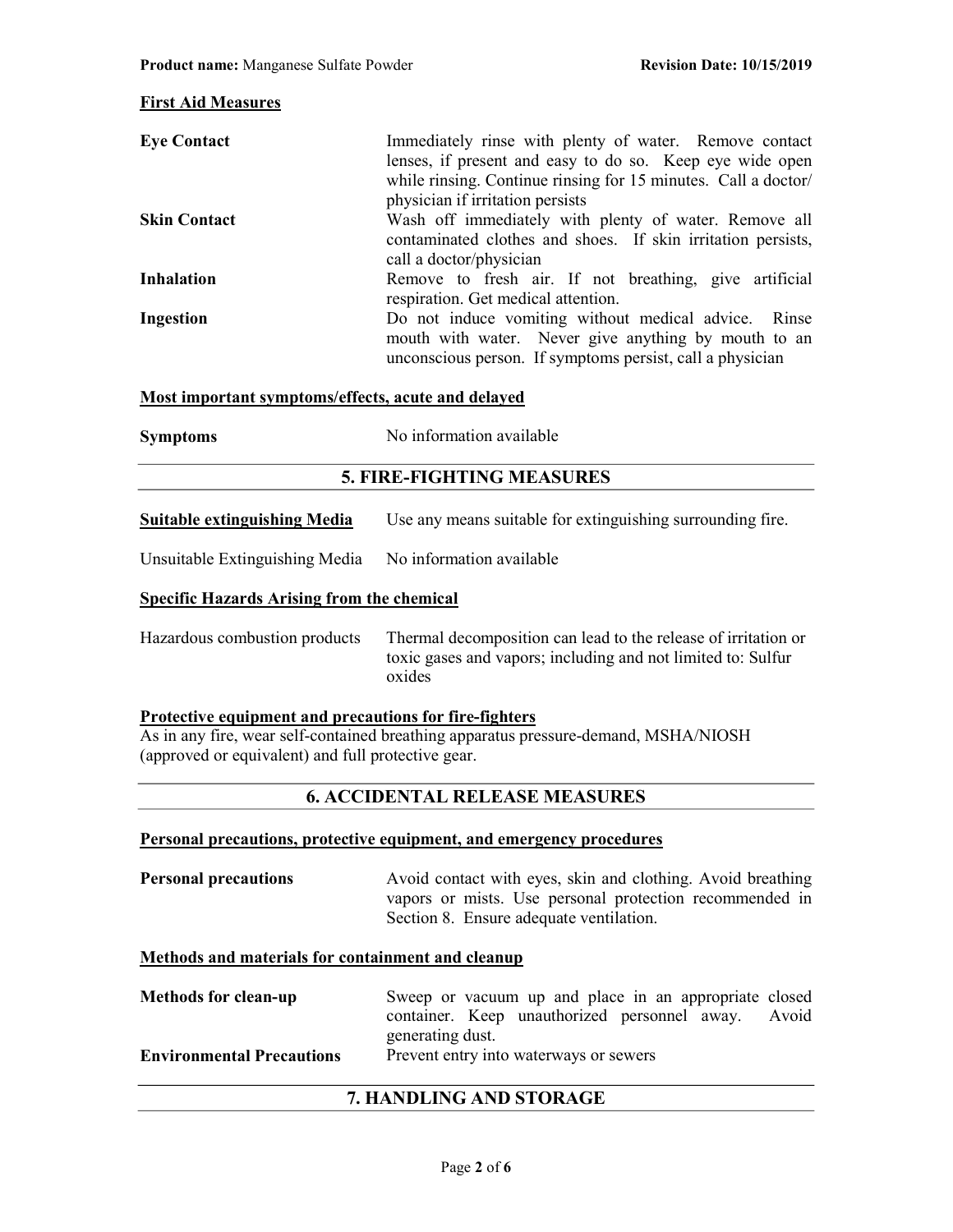## Precautions for safe handling

Ensure adequate ventilation. Avoid dust formation. Do not breathe dust. Do not get in eyes, on skin, or on clothing. Wear personal protective equipment recommended in section 8. Wash thoroughly after handling. Do not eat, drink or smoke when using this product.

## Conditions for safe storage, including any incompatibilities

Store in a cool/low-temperature, well-ventilated, dry place. Keep containers closed and labeled when not in use.

# 8. EXPOSURE CONTROLS / PERSONAL PROTECTION

#### Exposure Guidelines

| Component         | ACGIH          | OSHA                      | <b>NIOSH</b>            |
|-------------------|----------------|---------------------------|-------------------------|
| Manganese Sulfate | TWA: 0.2 mg/m3 | Ceiling: $5 \text{ mg/m}$ | TWA: $1 \text{ mg/m}$ 3 |
|                   |                |                           | STEL: 3 mg/m3           |

# Appropriate engineering controls

Ensure adequate ventilation, especially in confined areas. Consider the potential hazards of this material, applicable exposure limits, job activities and other substances in the workplace when designing controls and selecting personal protective equipment.

## Personal Protective Equipment

| Safety glasses are recommended in professional settings      |
|--------------------------------------------------------------|
| Choose the appropriate protective clothing and gloves based  |
| on the tasks being performed to avoid exposure to skin. Wear |
| protective gloves. Wear long sleeved protective clothing.    |
| Not required under normal circumstances. If exposure limits  |
| are exceeded or if irritation or other symptoms are          |
| experienced use a NIOSH/MSHA approved respirator             |
| Handle in accordance with good industrial hygiene and safety |
| practices. Do not eat, drink or smoke when using this        |
| product.                                                     |
|                                                              |

## 9. PHYSICAL and CHEMICAL PROPERTIES

| Appearance                           | White Powder             |
|--------------------------------------|--------------------------|
| <b>Physical state</b>                | Solid                    |
| Odor                                 | Odorless                 |
| <b>Odor threshold</b>                | No information available |
| pН                                   | Not applicable           |
| Melting point / freezing point       | $>$ 1292 F $/$ > 700 C   |
| <b>Boiling point / Boiling range</b> | Not applicable           |
| <b>Flash point</b>                   | Not applicable           |
| <b>Evaporation rate</b>              | Not applicable           |
| <b>Flammability</b>                  | No information available |
| <b>Flammability or explosive</b>     |                          |
| limits                               |                          |
| <b>Upper</b>                         | No information available |
| Lower                                | No information available |
| Vapor pressure                       | No information available |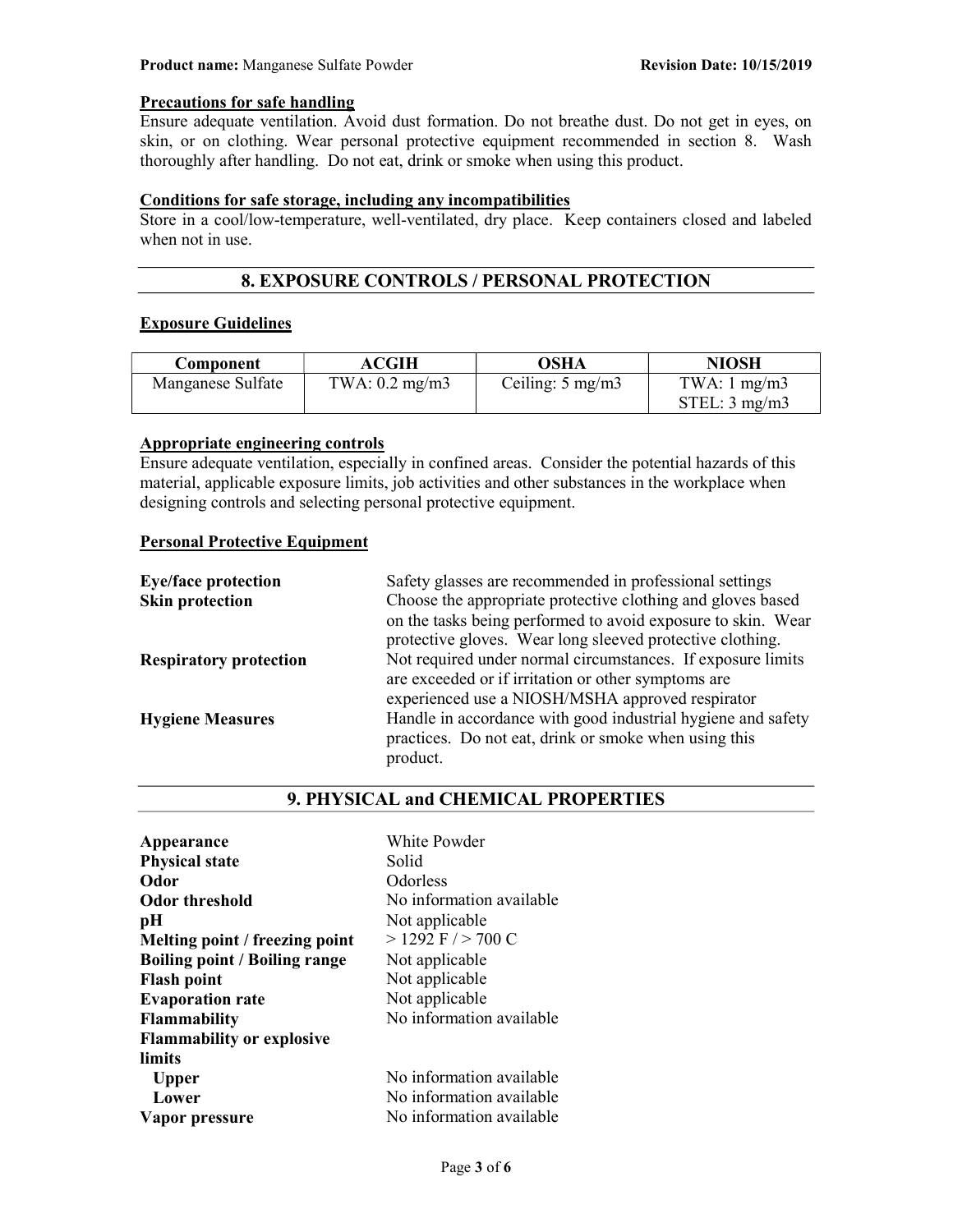| <b>Vapor density</b>             |
|----------------------------------|
| <b>Specific Gravity</b>          |
| Solubility in water              |
| <b>Partition coefficient</b>     |
| <b>Auto-ignition temperature</b> |
| <b>Decomposition temperature</b> |
| <b>Viscosity</b>                 |

No information available  $3.70$  g/cm3 at 20 C Soluble No information available No information available No information available No information available

# 10. STABILITY AND REACTIVITY

| <b>Reactivity</b>                            | None known under normal conditions.                                             |
|----------------------------------------------|---------------------------------------------------------------------------------|
| <b>Chemical stability</b>                    | Stable under ordinary conditions of use and storage.                            |
| <b>Possibility of hazardous</b><br>reactions | None under normal processing.                                                   |
| <b>Conditions to avoid</b>                   | Avoid dust formation.                                                           |
| Incompatible materials                       | Strong bases.                                                                   |
| <b>Hazardous decomposition</b><br>products   | Hazardous combustion can lead to the release of irritating<br>gases and vapors. |

# 11. TOXICOLOGICAL INFORMATION

## Information on likely routes of exposure

| <b>Skin contact</b> | May cause skin irritation                 |
|---------------------|-------------------------------------------|
| Eye contact         | May cause eye irritation                  |
| <b>Inhalation</b>   | May cause irritation of respiratory tract |
| Ingestion           | May be harmful if swallowed               |

Symptoms related to the physical chemical and toxicological characteristics No information available

## Delayed and immediate effects and also chronic effects form short and long-term exposure

| Skin damage/irritation          | Not classified                                           |
|---------------------------------|----------------------------------------------------------|
| Eye damage/irritation           | Not classified                                           |
| <b>Sensitization</b>            | Not classified                                           |
| <b>Mutagenic effects</b>        | Not classified                                           |
| Carcinogenicity                 | Not classified                                           |
| <b>Reproductive toxicity</b>    | Not classified                                           |
| STOT – single exposure          | Not classified                                           |
| <b>STOT</b> – repeated exposure | May cause damage to organs through prolonged or repeated |
|                                 | exposure                                                 |
| <b>Aspiration hazard</b>        | Not classified                                           |

## **Acute Toxicity**

#### Component information

| LА | $\mathcal L$ omponent $\;$ | $\mathsf{L}$ as-No $\blacksquare$ | <b>LD50 Oral</b> | <b>LD50 Dermal</b> | <b>C50 Inhalation</b> |
|----|----------------------------|-----------------------------------|------------------|--------------------|-----------------------|
|    |                            |                                   |                  |                    |                       |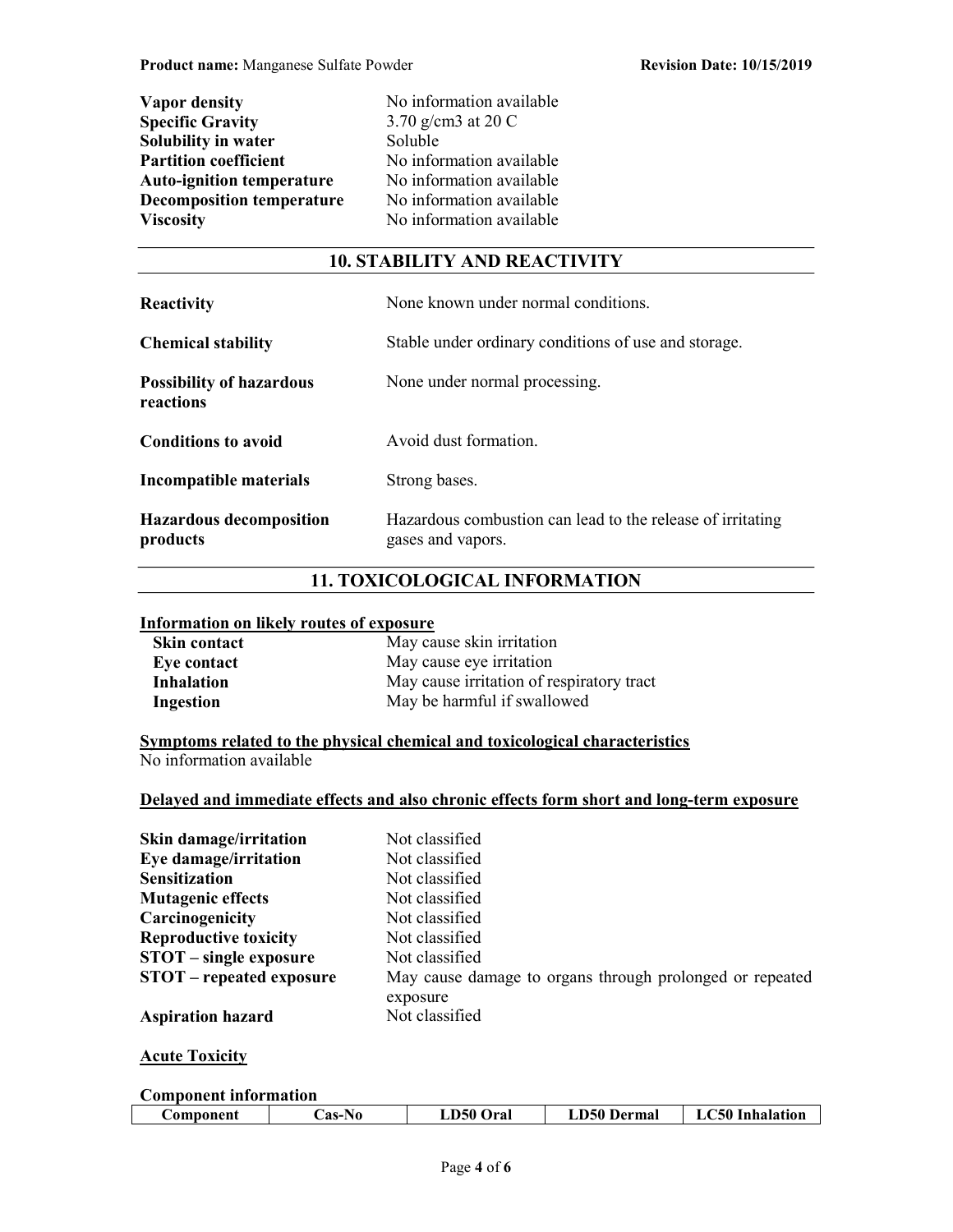|  | $\cdot$<br>Sulfate<br>Manganese | 7705<br>$\Omega$<br>$\circ$ .<br>. –<br>۰.<br>. . | $2.000^{\circ}$<br>mg/kg<br>. . |  |  |
|--|---------------------------------|---------------------------------------------------|---------------------------------|--|--|
|--|---------------------------------|---------------------------------------------------|---------------------------------|--|--|

## 12. ECOLOGICAL INFORMATION

**Ecotoxicity** Should not be released to environment. Toxic to aquatic life.

| Component         | <b>Freshwater Fish</b>                   | <b>Freshwater Algae</b>  | Water Flea |
|-------------------|------------------------------------------|--------------------------|------------|
| Manganese Sulfate | LC: $49.9 \text{ mg/l}$ ; $96 \text{hr}$ | $\overline{\phantom{0}}$ | -          |
|                   | (Salmo trutta)                           |                          |            |

| Persistence and degradability    | No information available |
|----------------------------------|--------------------------|
| <b>Bioaccumulative potential</b> | No information available |
| <b>Mobility in soil</b>          | No information available |
| Other adverse effects            | No information available |

## 13. DISPOSAL CONSIDERATIONS

Waste Disposal Methods Processing, use, or contamination of this product may occur during product use. Accordingly, it is the responsibility of the user to determine the proper disposal methodologies. Consult the appropriate state, regional or local regulations to ensure complete and accurate classification. Dispose of contaminated packaging in accordance with local regulations.

## 14. TRANSPORT INFORMATION

DOT Not Regulated

Classification depends on package size, mode of transport and other factors. Always consult local regulations before shipment

## 15. REGULATORY INFORMATION

## International Inventories

| <b>TSCA</b> | $\sim$ to $\sim$<br>15icu                                   |
|-------------|-------------------------------------------------------------|
| <b>DSL</b>  | $ \cdot$<br>$_{\alpha}$ t $_{\alpha}$<br>∟isicu<br>-- - - - |

## US Federal Regulations

TSCA section 12(b) Export Notification Not regulated

#### SARA 313